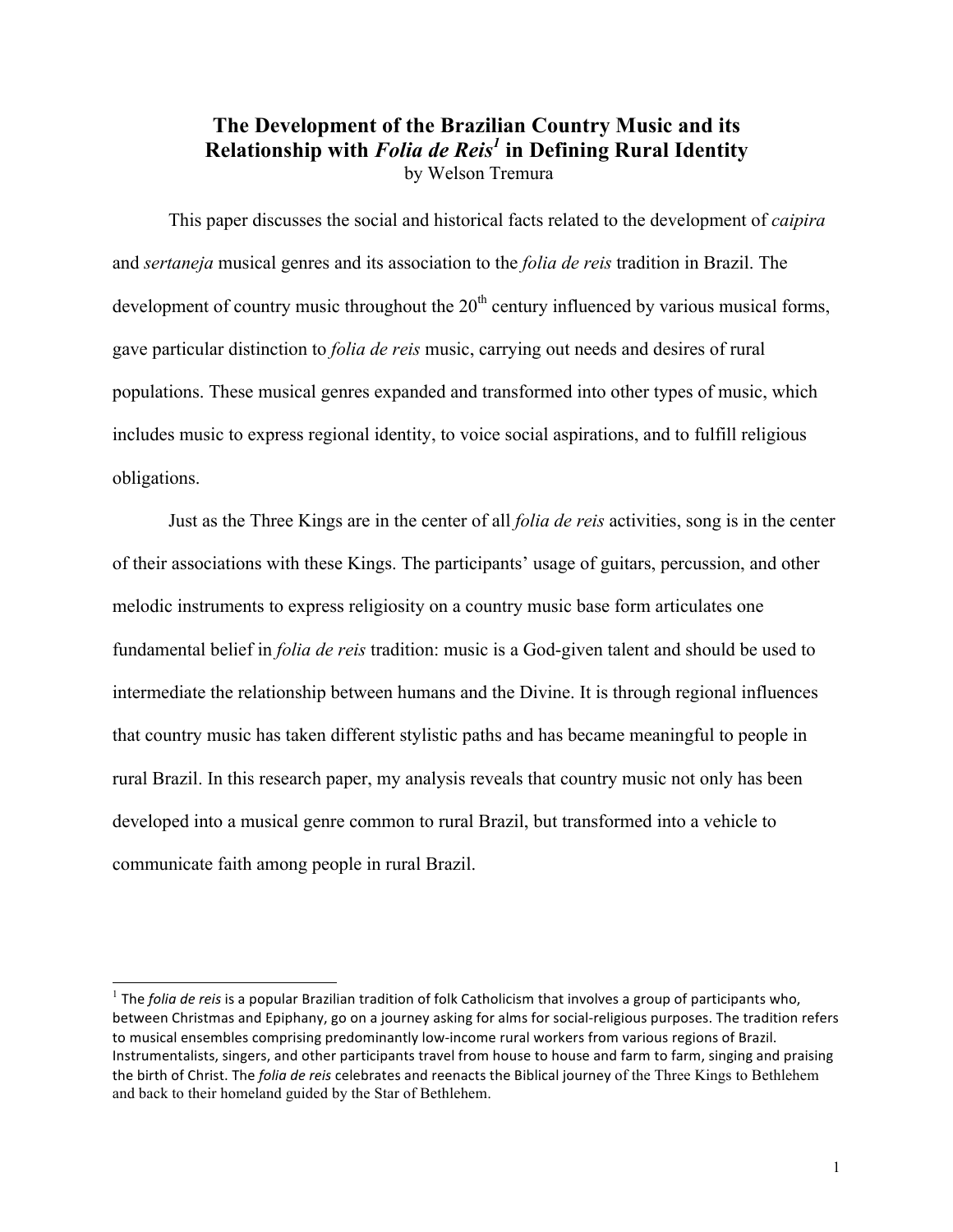#### *Folia de Reis***: a Rural Identity**

In Brazil's heartlands a person's social status often depends on where she or he lives (rural or urban areas), family name, and education. In order to determine "who you are" one must chose or associate himself or herself with a geographical region of the country, consequently an association with a music that represents one's heritage and values. The associations people from the rural areas make with country music are also based the result of this representation and for almost a century, developed its own country "trade mark". Country music empowers its rural participants by voicing their opinions throughout the development of its history.

*Mestre* José Francisco Ferreira from *Companhia de Santo Reis Estrela da Guia* (Olímpia, SP), because of his African heritage, incorporates aspects of the *congada* (Afro-Brazilian music and dance), such as the way the *pandeiro* plays the syncopated rhythms, in the way he performs and expresses the music for his *folia de reis*. (Tremura 2004: 78) *Mestre* Ferreira's faith in the tradition and African heritage, through the *congadas*, is a syncretic example of how folk religion is intertwined among participants in *folia de reis*. Like *mestre* Ferreira, other Afro-Brazilians have adopted *folia de reis* and *congadas* to be the center of their faith. Given the centrality of *mestre* Ferreira's leadership in the lives of the participants in the tradition, different styles of *folia de reis* music coexist side by side and rely on each individual family for their subsistence. Through the formal and informal instruction and communal obligations, the *folia de reis* groups express their music and choose a particular style. This is one reason why starting a *folia de reis* group requires not only religious experiences, but also musical experiences within the neighborhood where participants have been raised. The continuous use of musical instruments by the participants to accompany their vocal petitions strengthens the communal experience of *folia*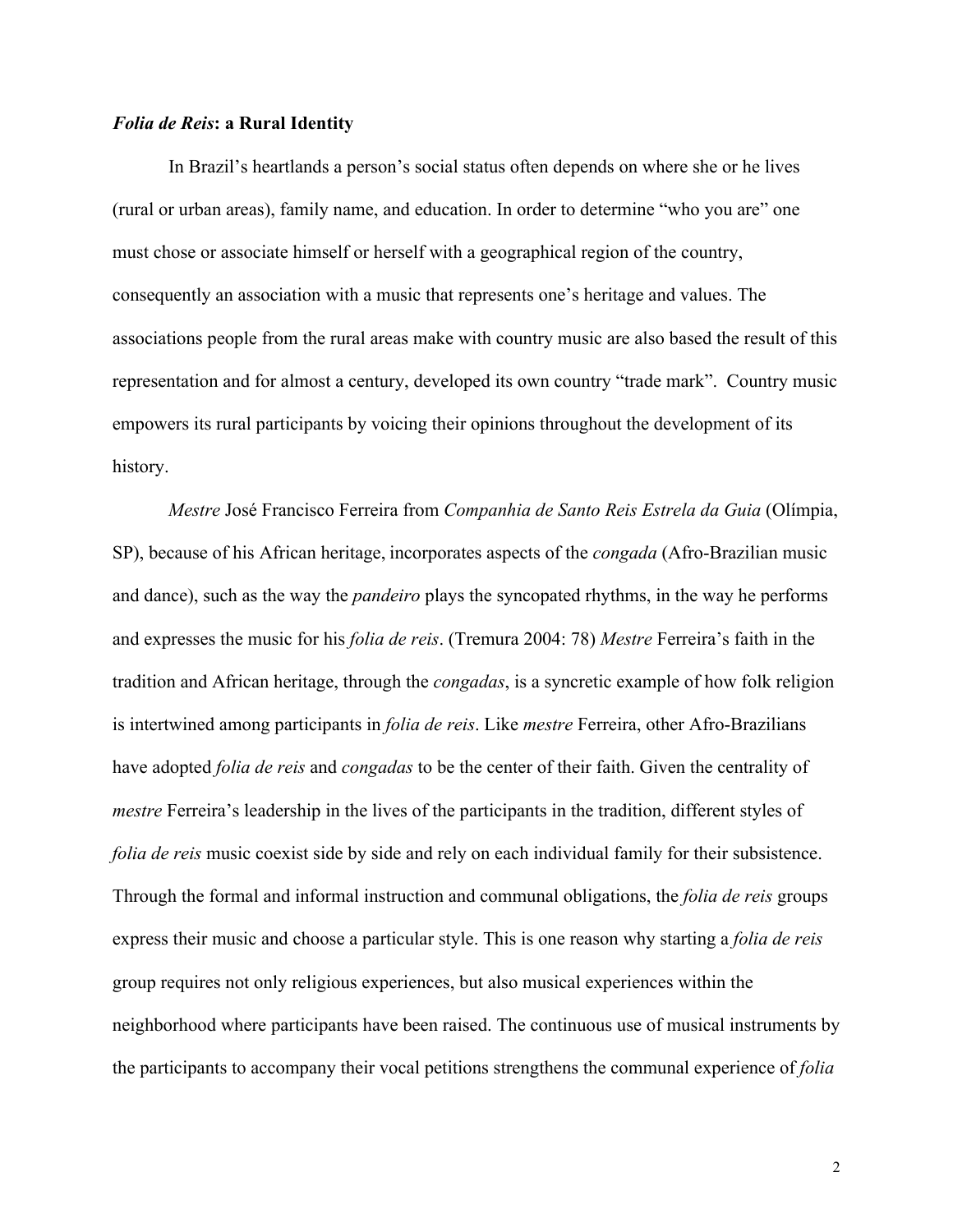*de reis* participants and establishes their musical identity.

#### **The Development of Country Music**

In Brazil country music translates as *música caipira* or *música sertaneja*, which throughout the  $20<sup>th</sup>$  century developed into various forms of folk-rural music traditions. From the time of the first Portuguese settlers in the early 1500s, the arrival of coffee cultivation in the 1800s with the opening of roads to the central plateau, to the internal migrations of the 1960's and 1970's, Brazilian country music as it develops as a genre has encountered many obstacles such as associating it with less educated people, to attract and to develop into a broader an accepted musical genre.

The earliest examples of country music dates to the recordings of the writer, composer, and *viola* player Cornélio Pires in the 1920's. While in São Paulo, Cornélio Pires pioneered a musical project to produce several records in 78 rpm depicting the music of Brazil's interior. At the end of the 1920's, country music was then been transformed, and for the first time was being recorded in a professional studio, slowly transforming into a selected musical style to be played on the local radio stations (Cruzeiro do Sul, Record and Educadora, a few years later called Gazeta).

Throughout the 20<sup>th</sup> century migration and other social movements such as the *Revolta do Forte de Copacabana* in 1922, the *Rebelião Gaúcha* in 1923, and the *Rebelião Paulista* in 1924 contributed to the relocation of entire families from Brazil's interior. These movements renovated a national conscious for political and social awareness, steering their frustration towards the state and federal governments at a time of high unemployment and forcing many families from Brazil's interior to relocate to the southern state's capital cities. The expectations of living in urban centers, the novelty of being in a new region, and the search for new jobs are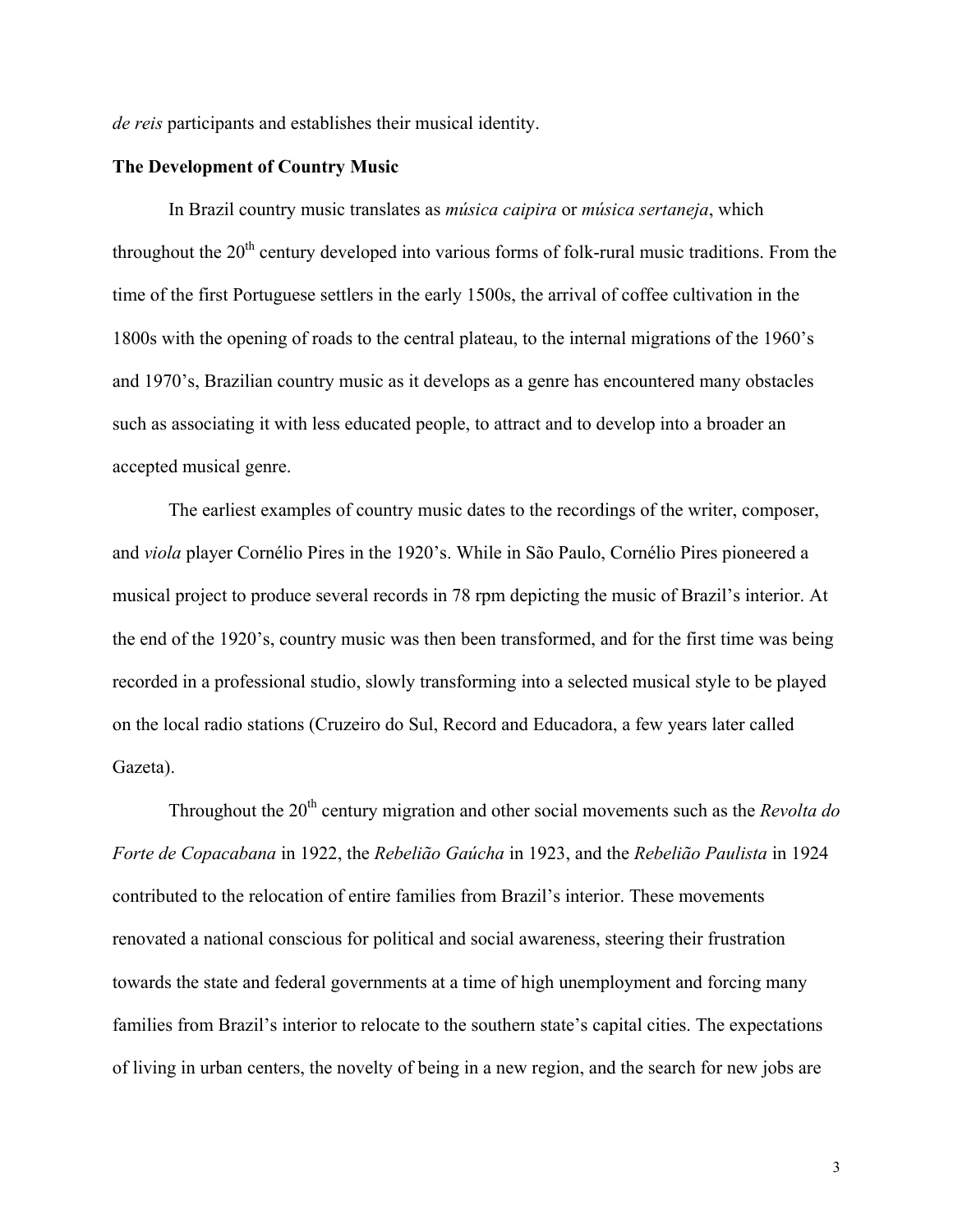some of the obstacles encountered by the migrants.

An open road to other types of country music and musicians, the recording industry, motivated by the increasing number of migrants, created an ideal environment for the diffusion of folk-rural musical traditions. The increasing access to radio waves and to vinyl record gave country music a boost, reaching other regions of the country as well. The songs, often describing bucolic themes and discussing rural versus urban life style, emphasizes life transformations in the city, which positively impact the new consumers. "In 1933 there were 23 radio stations in Brazil, two years later 72." (Nepomuceno: 1999).

In fact, the 1920's and 1930's were good decades for other genres of Brazilian music as well. *Samba* and the samba schools in Rio de Janeiro through the music of Noel Rosa and his neighborhood Vila Isabel (1929 - 1936), and through the compositions of Brazil's acclaimed classical composer Villa Lobos who employed folk themes, such as in *Trenzinho Caipira* (1931) is an example of country theme been used in a specific composition. This piece, which is a classical piano work picturing a train traveling throughout Brazil's interior, were among the compositions written during that period of time. Other composers, interpreters, and compositions employed folk-rural themes as well: Carmen Miranda's "Triste Jandaia", Ari Barroso and Lamartine Babo's "No Rancho Fundo", Silvio Caldas' "O Caboclinho Querido" and "Por Causa desta Cabocla", Joubert de Carvalho's Maringá, Hekel Tavares and Joracy Camargo's Guacyra, and Angelino de Oliveira's Tristezas do Jeca (Nepomuceno:1999). The Revolution Song (*Moda Da Revolução*) in reference to the São Paulo government rebellion of 1924, was inspired by the poetry of Cornélio Pires and later recorded by Rolando Boldrin as an early illustration of country music. It depicts musical instruments, such as the accordion and the *viola caipira* (10 string double coursed guitar) that are well-know to most people of Brazil's interior.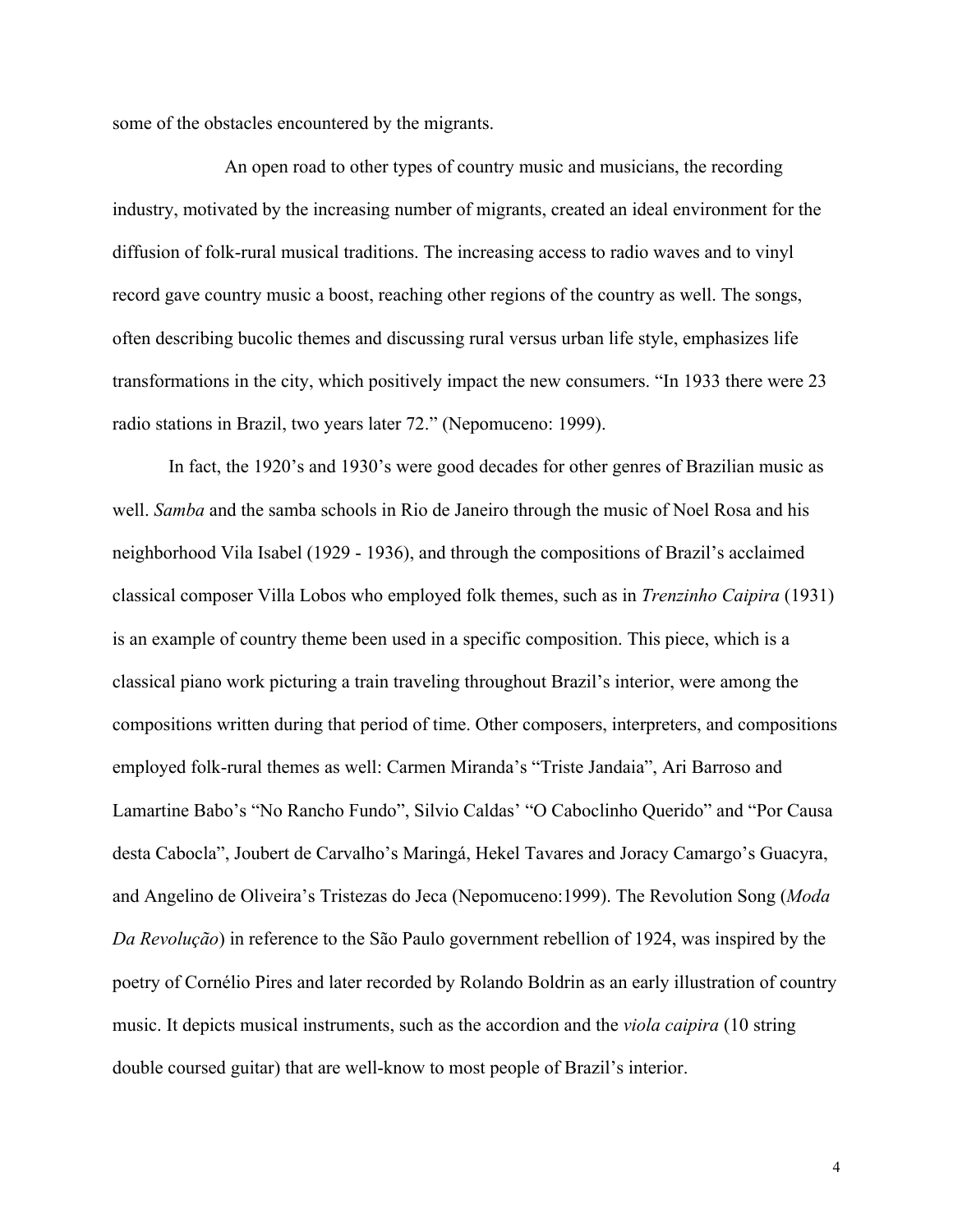**Moda da Revolução** (Cornélio Pires & Arlindo Santana)

| A revolta aqui em São Paulo  | The revolution in São Paulo                           |  |
|------------------------------|-------------------------------------------------------|--|
| para mim já não foi bão      | Was not good to me                                    |  |
| Pela notícia que corre       | From the recent news                                  |  |
| revoltoso tem razão          | The revolted are correct                              |  |
| Aí estou me referindo,       | I'm making reference                                  |  |
| a essa nossa situação        | To this situation                                     |  |
| Se os revoltoso ganhar       | If the revolted are to win                            |  |
| aí eu pulo e rolo no chão    | I jump and roll over the ground                       |  |
| Quando cheguei em São Paulo  | When I arrived in São Paulo                           |  |
| o que cortou meu coração     | What cut my heart                                     |  |
| Eu vi a bandeira de guerra   | I saw a war flag                                      |  |
| lá na torre da estação       | Displayed at the station                              |  |
| Encontrava gente morto       | There were people dead                                |  |
| por meio dos quarteirão      | In the middle of the street                           |  |
| Dava pena e dava dó,         | It was merciful, it was said                          |  |
| ai era só judiação           | Ah! It was chaos                                      |  |
| Na hora que nós seguimos,    | At the time we followed                               |  |
| perseguindo o batalhão       | An entire regiment                                    |  |
| Saimo por baixo de bala,     | We run under bullets been shot                        |  |
| sem ter aliviação            | With no mercy                                         |  |
| E a gente ali deitado        | We laid on the floor                                  |  |
| sem deixar levantar do chão  | With no permission to stand                           |  |
| De bomba lá de São Paulo,    | There were bombs in São Paulo                         |  |
| ai roncava que nem trovão    | Snoring like thunders                                 |  |
| Zidoro se arretirou          | Zidoro left the scene                                 |  |
| lá pro centro do sertão      | To the center of the region                           |  |
| Potiguara acompanhou         | Potiguara followed him                                |  |
| ai prá fazer a traição       | With the intention to betray                          |  |
| Zidoro mandou um presente    | Zidoro sent a gift                                    |  |
| que foi feito por sua mão    | That was hand-made                                    |  |
| Acabaram com Potiguara       | They finished Potiguara                               |  |
| e acabou-se o valentão       | It was the end of a brave man                         |  |
| Nós tinha um 42              | We only had a 42 caliber hand gun                     |  |
| que atirava noite e dia      | That fired bullets night and day                      |  |
| Cada tiro que ele dava       | Each fired bullet was aimed at a                      |  |
| era mineiro que caía         | <i>mineiro*</i> lying on the floor                    |  |
| E tinha um metralhador       | A machine gun                                         |  |
| que encangaiava com pontaria | with a good shooting range                            |  |
| Os mineiro com os baiano     | The <i>mineiros</i> and the <i>baianos</i> *          |  |
| ai c'os paulista não podia   | Could not cope with the <i>paulistas</i> <sup>*</sup> |  |

\* people from Minas Gerais, Bahia, and São Paulo States respectively.

The bucolic attitude towards life and the objectivity in dealing with real situations, such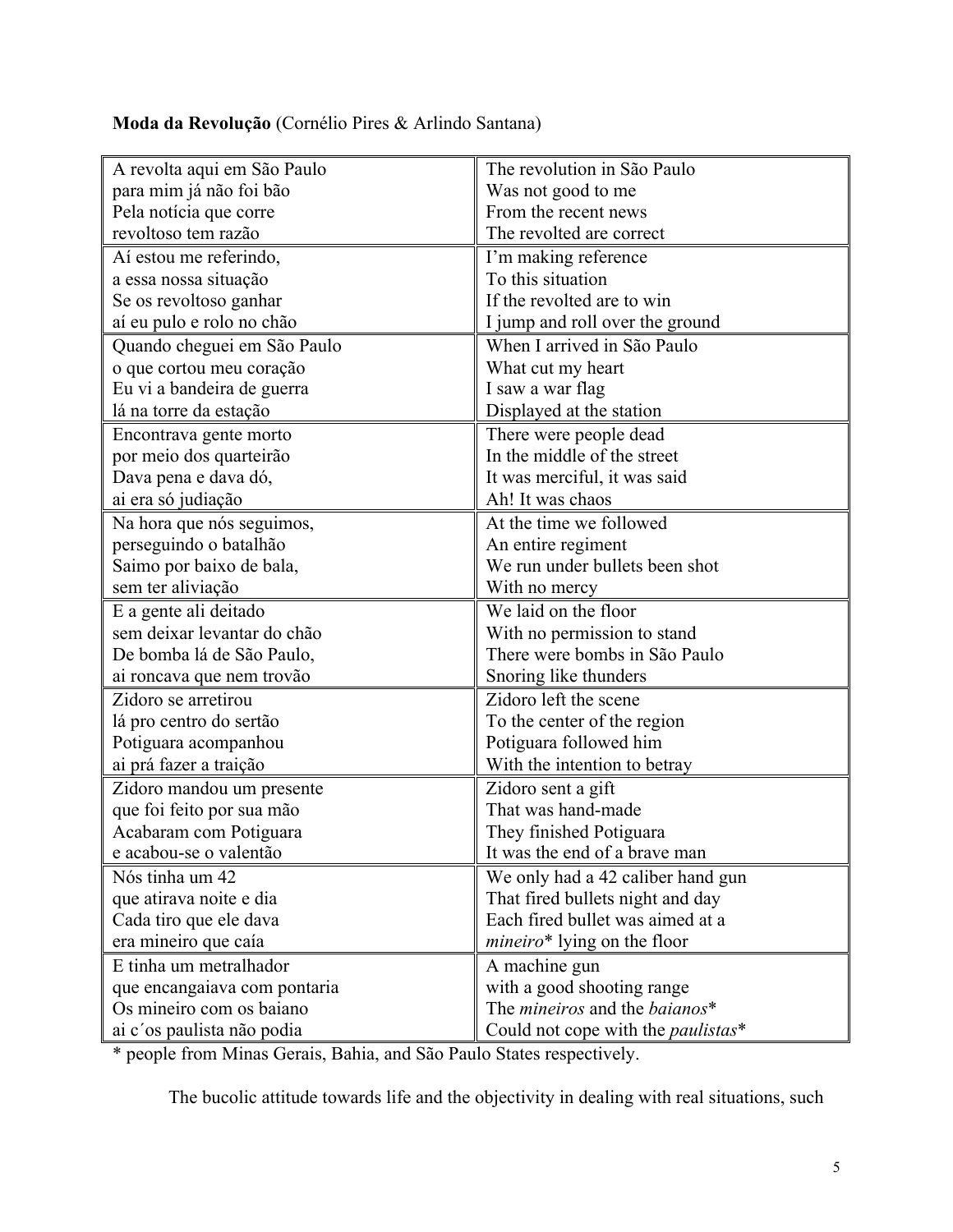as of adjusting to an unfamiliar place during a turbulent time in Brazil, set the migrants to a new city experience. The lyrics written in a quatrain verse are combined with the country way of expressing the Portuguese language to create a punch line.

## **Country Music: from Caipira to Sertaneja**

Martha Ulhôa de Carvalho (1993) stated that country music had been marginalized from the mainstream media since the 1930 and it was not until the booming of the *música sertaneja*, (a modernized version of country music in the 1980's) that this genre started to be accepted by other segments of society. The marginalization was in part due to the negative feeling associated with people from Brazil's interior. The lack of government assistance to provide infra-structure to families relocating to the capital cities exposed many to difficult lives, which contributed even further to their negative experiences. In the following years the migratory and social movements paralleled the development of the Brazilian textile and automotive industries, which kept migrants arriving in the São Paulo metropolitan areas by the thousands.

By the early 1970's a new wave of country singers and musicians such as Léo Canhoto and Robertinho and Sérgio Reis innovated country music by amplifying their musical instruments, specially the acoustic guitar and by transposing certain solo and melodic ornamentations from the traditional *viola* to the electric 12 string guitar. These stylistic changes gave country music a lift and boosted the record sales throughout the country.

"As the country urbanized and the need for cheap labor from the interior increased, a great number of artists from the Northeast and the Interior arrived in São Paulo and Rio de Janeiro looking for better opportunities and studios to record their music. In this fashion, *emboladas, cocos, maxixes, guarânias, rasqueados, chamamés, boleros, baladas, rancheiras*, and everything else that was played in 1950s contributed to the creation and formation of the traditional *caipira* music, which later was called *música sertaneja*. More styles from the 1960s, such as rock, MPB, and American country music in the 1980s also entered this large cooking pot. The modernizations and adaptations responsible for the new wave of *música sertaneja* gave *música caipira* a "new image." [Rosa Nepomuceno in1999 describing the social scenario and the arrival of *música*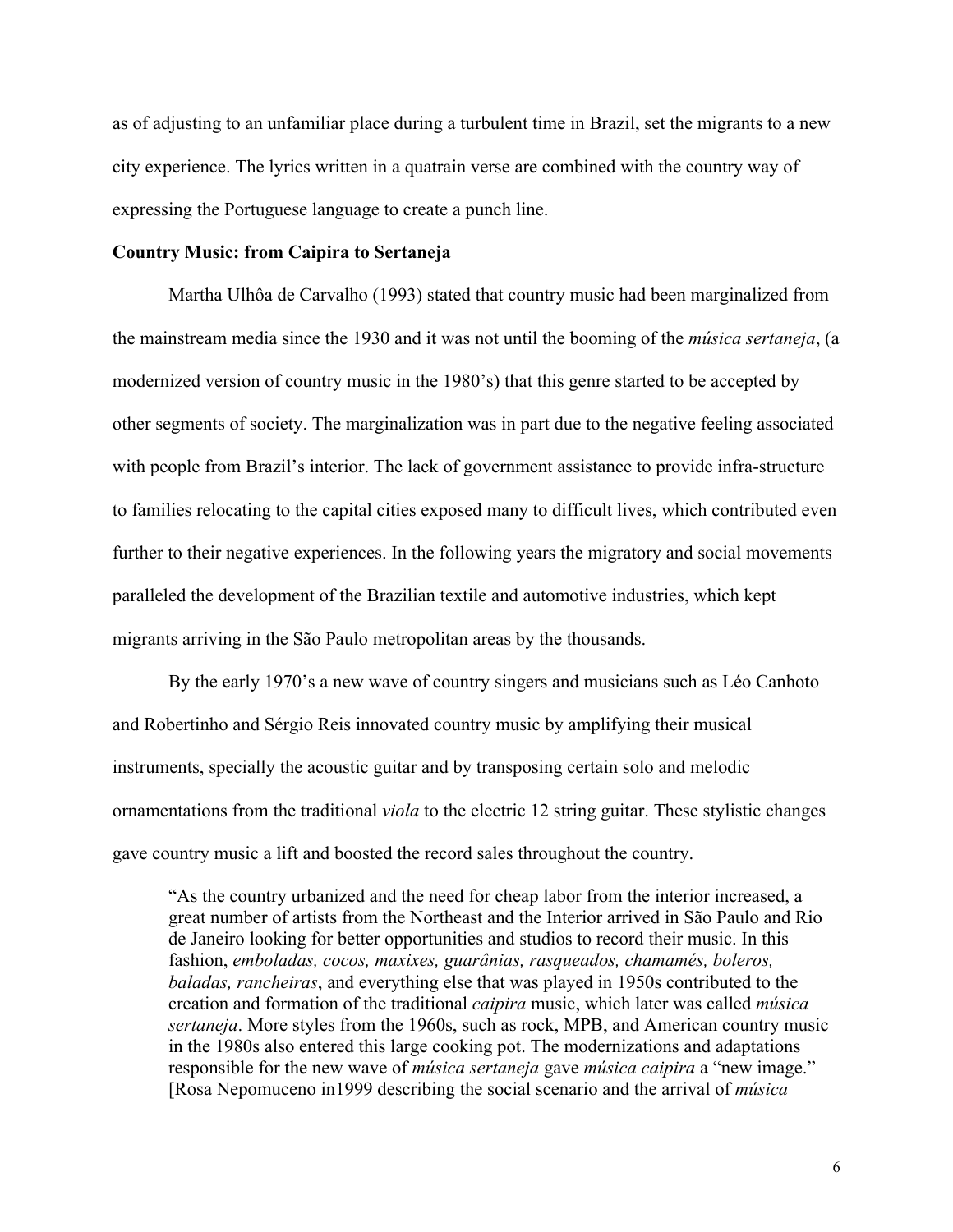*sertaneja*] (My translation).

It was not until the later developments of the 1980s, influenced by these various musical styles, that the new country music or *música sertaneja* acquired a distinguished status and increasingly became accessible to a wider audience. This dynamic process gave the already existent country music a broader meaning in regard to rhythm, harmony, melody, and text, which further expanded its thematic content to a more diverse compositional style. Other folk traditions of Brazil's interior such as the *congadas*, *cururus*, *cateretês,* were added to this developmental phase. The Paraguayan *guarânia* (Paraguayan rhythm with harp) and the Mexican bolero and *corridos* incorporated a new rhythmic complexity to the variation of styles. The new external influences gave country music a more diverse musical identity, expanding even further its popularity among urban and rural populations.

The *música sertaneja* no longer expressed solely bucolic issues, but other ordinary themes such as broken relationships, romance, and topics related to migrants' life in urban areas. Italian-American gangster movie pictures of the 1970s also influenced a variety of musicians, bringing instruments such as the electric guitar and uncommon rhythms to Brazil. The separation between *música caipira* and *música sertaneja* was conclusive in the 1980s; in fact, composers and musicians from *música sertaneja* gained national attention from television and radio stations after their music started being played in the Brazilian soap operas.

"The modern country music [in reference to *música sertaneja*] not only represented the country segment of society, but it grew into a more dynamic style where others genres were created. Among the new style included is the *folia de reis*" (Bernadeli 1991:44).

## **Country and** *Folia de Reis* **Music**

The development of country music also parallels the development of the *folia de reis*. As briefly discussed the *folia de reis* through its music, text, appeal, and history is widely spread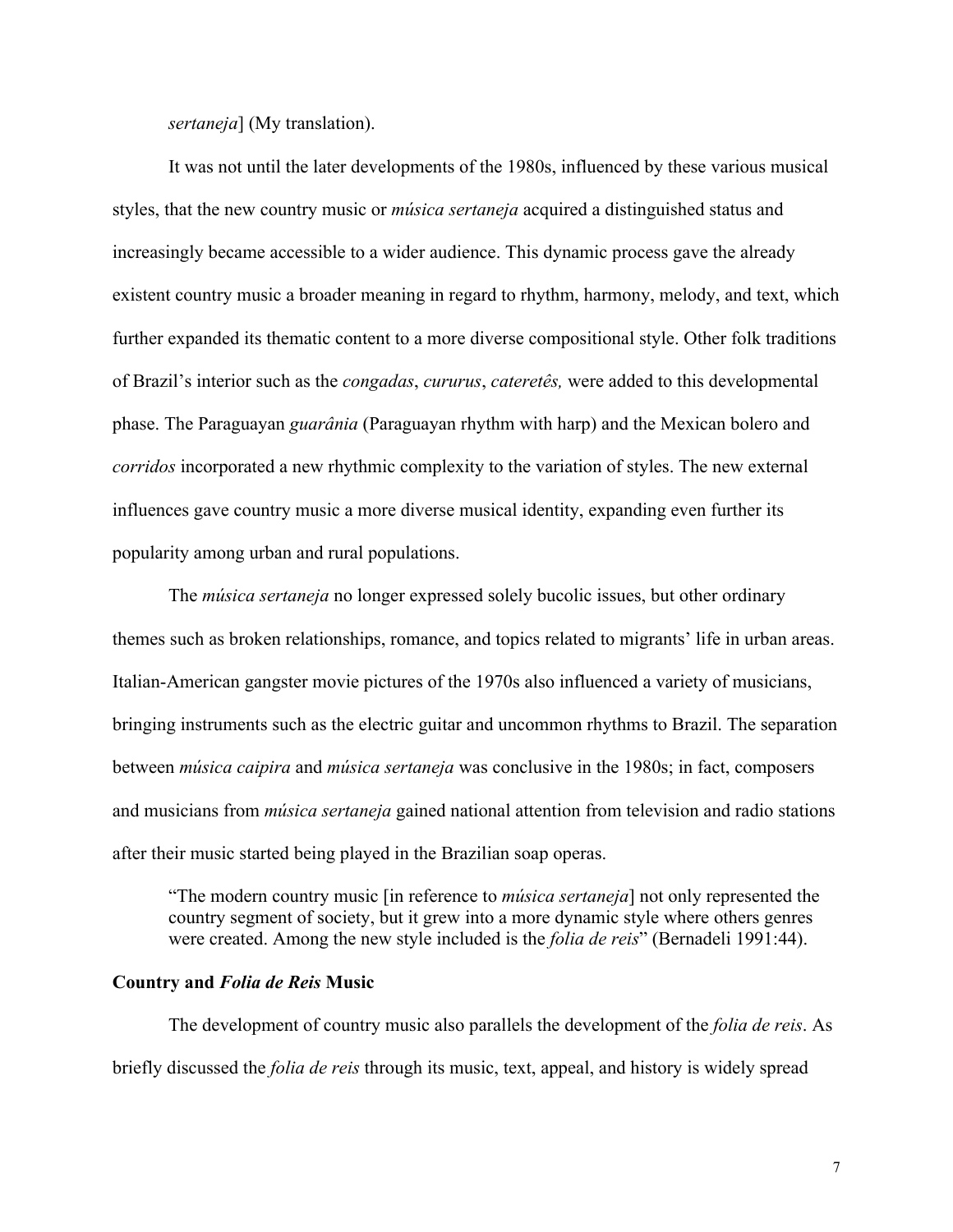among the rural populations of Brazil. In fact, musicians and composers from country music are sometimes the composers and/or musicians for *folia de reis*. Through music and prayer entire communities in rural Brazil identify *folia de reis* as their vehicle to express their Christian belief, which is a Roman Catholic devoutness with strong relations to the stories of the birth of Christ as narrated in Matthew's nativity story (the Gospel according to Saint Matthew) and their relationship to the Three Kings. The participants' commitment to the Three Kings enables various rural communities to recognize each other by a common faith, consequently welcoming people from various social and ethnic backgrounds. In fact, the modernization of Brazil's interior in the 1980s has not altered the religious practices. Today, *folia de Reis* from many different regions of the country continues to practice their yearly ritual (December  $24<sup>th</sup>$  to January 6), and its participation in various religious festivities around the country. Moreover, through social cultural appearances such as the *folia de reis* meetings (*encontro de folia de reis*) and other community engagements, *folia de reis* musicians have been performing on many levels with country music musicians, which with the exception of the lyrics, maintain similar melodic and rhythmic structures to *folia de reis* music.

Country musicians often refer to "moda" (mode or manner) in reference to their songs. *Moda* not only refers to folk tunes, but is also short for *moda de viola*<sup>2</sup>. In *folia de reis* songs are referred to as *toadas* or melodies. In both circumstances due to their similar musical structures, either *toada* or *moda* have become synonymous with *música caipira*. However, they are distinguished by their contrasting texts. *Toada* carry sacred texts, while *moda* discusses secular issues (narrative). There are many similarities found amongst country and *folia de reis* music. They both utilize leading male singers playing a *violão* and *viola* and sing in parallel thirds (or

<sup>&</sup>lt;sup>2</sup> A song genre associated with strumming the *viola* in a percussive manner and common to the rural areas of central and southeastern Brazil.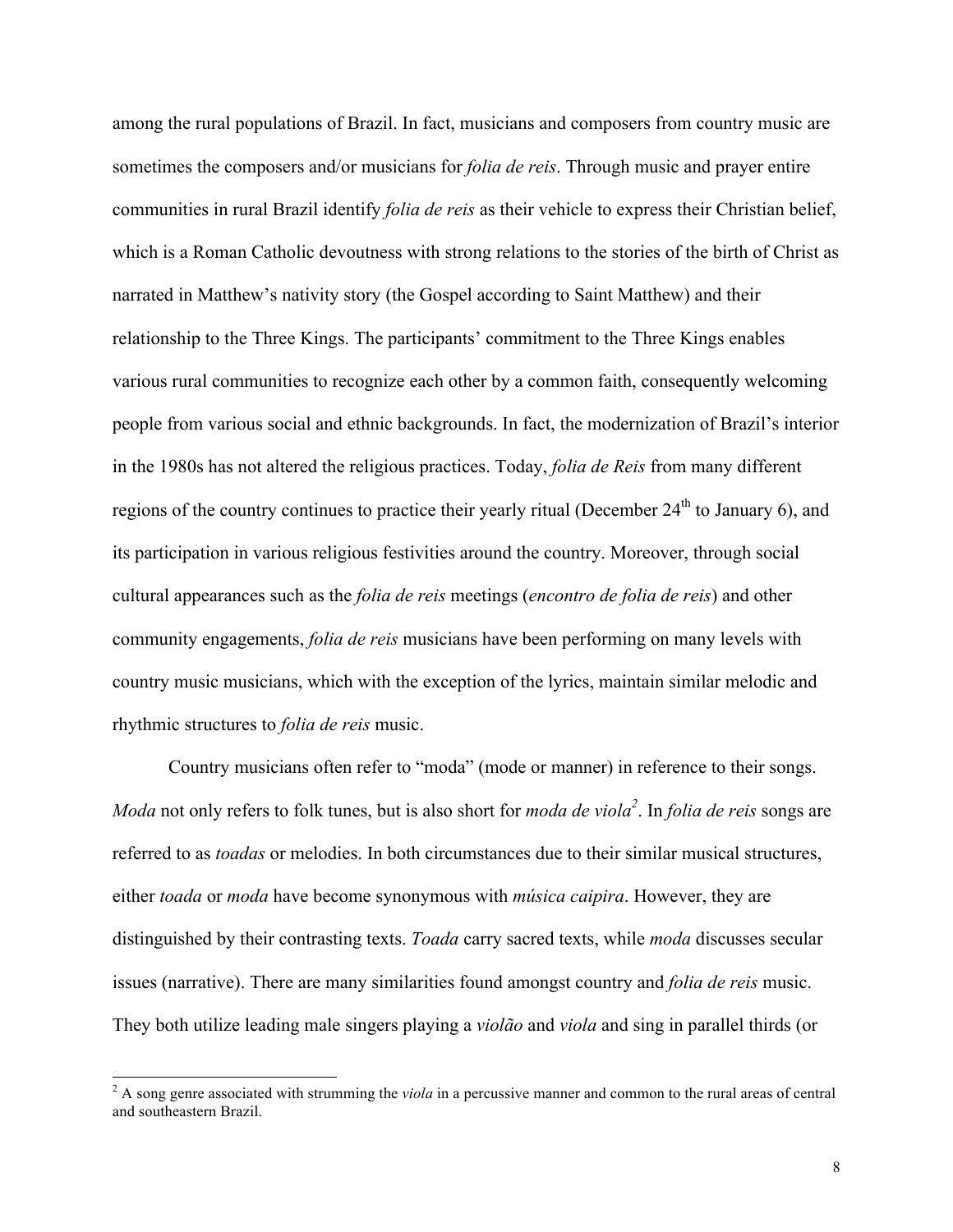sixths); the songs are strophic (verse and refrain). The following musical characteristics associates' musical elements commonly found in *folia de reis* music and its relationship with country music. (1) usage of major keys, also common in other Brazilian folkloric styles; (2) preference for open tuning with the *viola* (E or D major open tuning)*, cavaquinho* (G major open tuning) and the *violão* (Spanish or classical guitar); (3) melodic scooping where singers slide their voices through the octave; (4) preference for binary tempo; (5) freedom to adapt the *moda*  rhythm according to text; and (6) rhythmic attenuation (slow and processional like).

Country music is commonly written in binary tempo often including an introduction and a main section with an interlude. Their melodies vary according to the length of the text, often characterized by a short and repetitive phrase. The harmony follows typical chord progression found in most country musical styles are: Tonic / Dominant Seventh / Subdominant / Tonic (I –  $V7 - IV - I$ ). Moreover, other musical elements related to country music texture and timbre are also found associated with *folia de reis* music: (1) Mixed style of nasalizing and loud style of singing (especially the *tala* (high voice); (2) the *requinta* (fifth voice), and *tala*; and (3) the song texts commonly organized in four strophe verses (quatrain).

Furthermore, country music, through its many influences and similar style, was very effective in providing a new forms and venues for *folia de reis* musicians to express its musicianship and identity. It empowered the musicians by allowing them to actively participate outside their own community; an open conduit to participate in the country music scenario. An example of this development is the country duo: *Tião Carreiro e Pardinho*, one of Brazil most favored country musicians of all times, developed a special technique referred as *Pagode-de-Viola* (a technique of playing the *viola* with a special strumming pattern) which has been incorporated by *folia de reis* musicians as well. Another example is the music of *Vieira e* 

9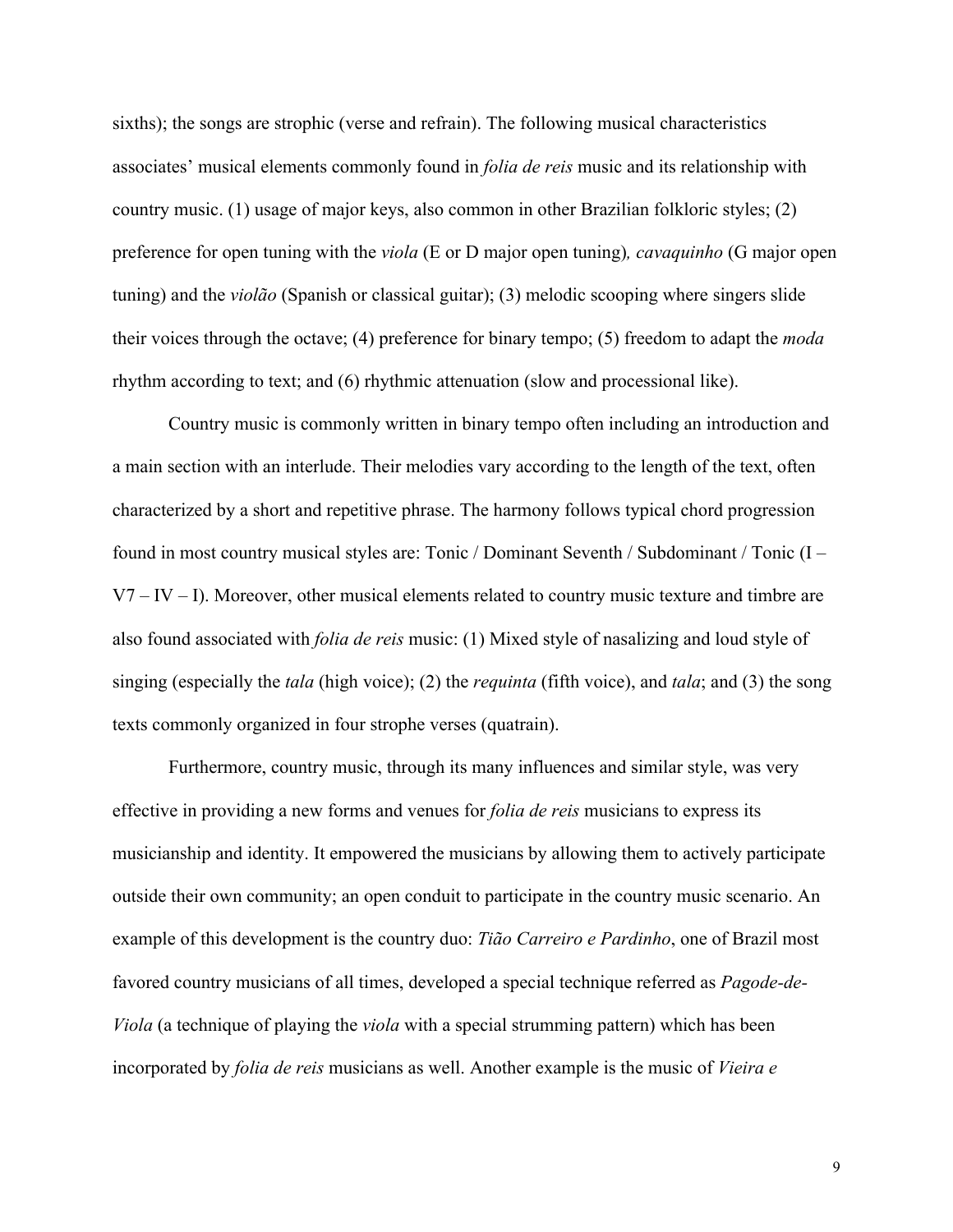*Vieirinha* (well know country and *folia de reis* musicians in São Paulo State). They increased the usage of other stylistic changes, such as allowing the second vocal line to sing with less intensity, not only changed the way the music had been expressed, but also added a new dimension to the sound by allowing a more thoughtful manner to singing. *Folia de reis* groups, due to an increased attention from the media and to other country musicians, are nowadays more concerned with their performance aesthetics, which translates into more rehearsals and attention to details.

While we can not know exactly know how country music sounded prior to early recordings of the 1920s, the musical characteristic found in the *folia de reis*, especially those associated with the Paulista or São Paulo style of *folia the reis* music, seems to be very similar to those of country music . Moreover, recent artists from the MPB (Brazilian Popular Music) movement, such as Milton Nascimento adapted a *folia de reis* melody from the *mineiro* style (from Minas Gerais State) into his composition *Cálice Bento*. Other examples of music using the *folia de reis* themes are Martinho da Vila in *Folia de Reis*, Sérgio Reis in *Folia*, and the Trio Parada Dura in *Viagem dos Magos*.

Despite the modernization and socio economic changes in Brazil throughout the 1980s and 1990s, family and community leaders still maintain a close relationship to its roots and with those of the *folia de reis*. It is not uncommon today to find *folia de reis* relying on professional musicians to conduct their journey leading their ensemble. An example is the *folia de reis* Tradição de Família from São José do Rio Preto (city of São Paulo's state interior) which depends on the leadership of Vieira e Vieirinha to lead their annual journey. Since there have been changes of leadership throughout the years, the group's *festeiro* or celebration organizer recently assumed the role of *mestre* or leader and invited a second group of country singers,

10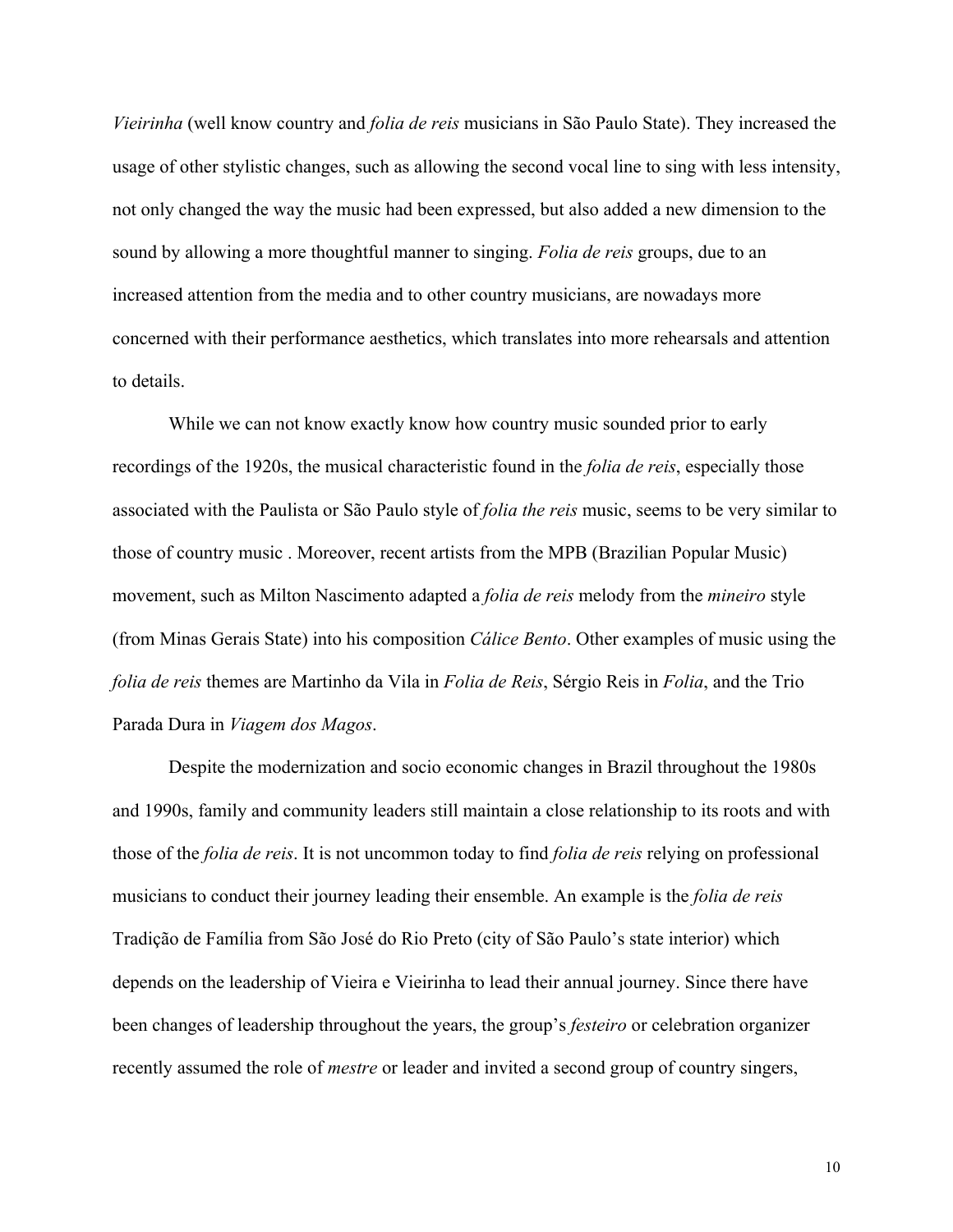Cristal and Cristalino, for their traditional journey. The collaboration not only fulfills the expectations of all participants, but also gives an opportunity to become more visible among other communities.

In search for a common sound as to validate country and *folia de reis* music, one must listen to musical instruments, thematic content, song format, and styles. The following table proposes a brief analysis of *folia de reis* characteristics and its association with country music (*música caipira* and *musica sertaneja*).

| Name definitions    | folia de reis tradition                                                                                                                                                                                                                                               | música caipira or<br>early country music                                                                                                                                                                                             | música sertaneja or<br>modern country music                                                                                                                                  |
|---------------------|-----------------------------------------------------------------------------------------------------------------------------------------------------------------------------------------------------------------------------------------------------------------------|--------------------------------------------------------------------------------------------------------------------------------------------------------------------------------------------------------------------------------------|------------------------------------------------------------------------------------------------------------------------------------------------------------------------------|
| Musical instruments | acoustic guitar and<br>viola, pandeiro<br>(tambourine), snare,<br>and drum                                                                                                                                                                                            | Acoustic guitar and<br>viola                                                                                                                                                                                                         | electric guitar, electric<br>bass, drum set,<br>mariachi ensemble,<br>Paraguayan harp                                                                                        |
| Themes              | sacred (Christian bible<br>and apocryphal<br>writings)                                                                                                                                                                                                                | rural inspiration (epic<br>character)                                                                                                                                                                                                | urban / rural<br>inspiration (romantic)                                                                                                                                      |
| Language            | folk Portuguese                                                                                                                                                                                                                                                       | country and standard<br>Portuguese                                                                                                                                                                                                   | standard Portuguese                                                                                                                                                          |
| Musical styles      | viola open tuning;<br>melodic scooping;<br>rhythmic attenuation<br>(slow and<br>processional like);<br>nasalizing and loud<br>style of singing;<br>requinta or fifth<br>voice, and tala (high<br>voice; commonly<br>organized in four<br>strophe verses<br>(quatrain) | duos singing in major<br>keys; throat vibrato;<br>duets in thirds; nasal;<br>mixed song text with<br>country and standard<br>Portuguese words;<br>small melodic range<br>and intervals; melodic<br>line in the low or high<br>range; | occasional solo<br>singing; heavily<br>arranged; addition of<br>other intervals;<br>melody in high range;<br>ornamented vocal<br>style; more complex<br>melodies and rhythms |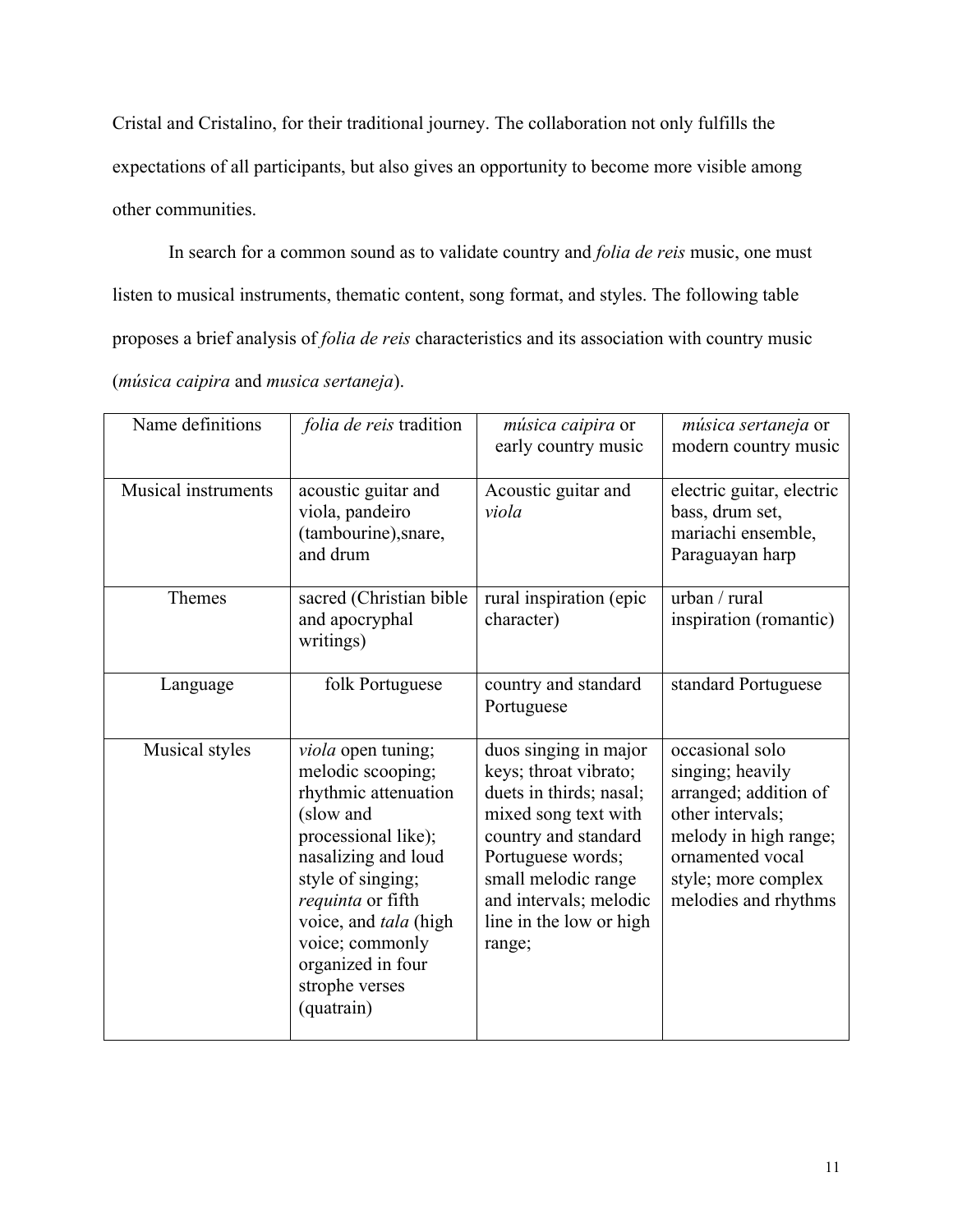| Forms | <i>toadas, mineiro style,</i> | moda de viola,    | guânia; corrido;        |
|-------|-------------------------------|-------------------|-------------------------|
|       |                               |                   |                         |
|       | <i>paulista</i> style, and    | cateretê; catira; | bolero; <i>balada</i> ; |
|       |                               |                   |                         |
|       | <i>baiano</i> style           | cururu; embolada  | samba; diverse Latin    |
|       |                               |                   | rhythms                 |
|       |                               |                   |                         |

The musical instruments of *folia de reis* groups are essential for distinguishing regional performance styles and identity among *folia de reis* musicians. The instruments are used to provide harmony and rhythmic accompaniment for the singers and to give motion to the group while they walk during the journey, especially for the *palhaços* (clowns) who use the rhythms of the percussive instruments to make their dance-like movements. Moreover, they are distinguished by the type of *toadas* performed during the *folia de reis* journey. The continuous use of musical instruments by the participants to accompany their vocal petitions strengthens the communal experience of *folia de reis* participants and establishes their musical identity. Furthermore, the learning of a musical instruments or singing within the family, typically under patriarchal guidance, are still strong factors in reinforcing their close ties and relationships. Musical apprenticeship and other social relations connected with peasant life have maintained many aspects of their traditional belief system.

## **Conclusion**

Just as the Three Kings are in the center of all *folia de reis* activities, song is in the center of their associations with these Kings. The participants' impersonation thorough the *folia de reis* journeys are their contribution to create a better world to those who follow their voices (the Three Kings and the participants). Because *folia de reis* participants view music as a state of human grace and God-given talent, they use their musical instruments and voices to express their search for happiness and better life. Because of their autonomous character, *folia de reis* groups have operated and expressed their faith completely independently from the institutionalized